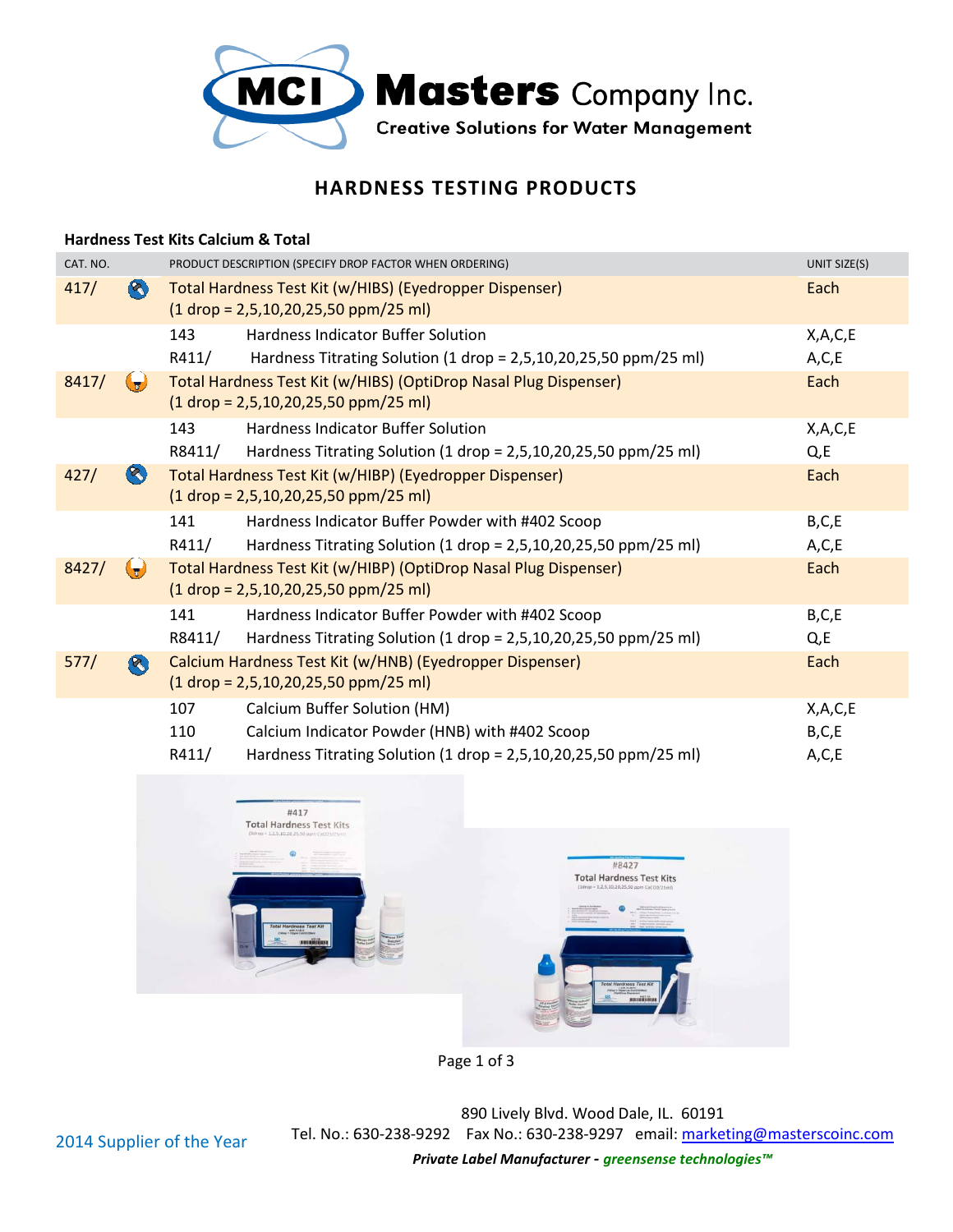



| CAT. NO. |                   | PRODUCT DESCRIPTION (SPECIFY DROP FACTOR WHEN ORDERING)                                                                  | UNIT SIZE(S) |
|----------|-------------------|--------------------------------------------------------------------------------------------------------------------------|--------------|
| 8577/    | ( T               | Calcium Hardness Test Kit (w/HNB) (OptiDrop Nasal Plug Dispenser)<br>$(1$ drop = 2,5,10,20,25,50 ppm/25 ml)              | Each         |
|          |                   | Calcium Buffer Solution (HM)<br>107                                                                                      | X, A, C, E   |
|          |                   | Calcium Indicator Powder (HNB) with #402 Scoop<br>110                                                                    | B, C, E      |
|          |                   | Hardness Titrating Solution (1 drop = $2,5,10,20,25,50$ ppm/25 ml)<br>R8411/                                             | Q,E          |
| 627/     | $\left( 8\right)$ | Calcium & Total Hardness Test Kit (w/HNB/HIBS) (Eyedropper Dispenser)<br>$(1$ drop = 2,5,10,20,25,50 ppm/25 ml)          | Each         |
|          |                   | 107<br>Calcium Buffer Solution (HM)                                                                                      | X, A, C, E   |
|          |                   | Calcium Indicator Powder (HNB) with #402 Scoop<br>110                                                                    | B, C, E      |
|          |                   | 143<br>Hardness Indicator Buffer Solution                                                                                | X, A, C, E   |
|          |                   | R411/<br>Hardness Titrating Solution (1 drop = $2,5,10,20,25,50$ ppm/25 ml)                                              | A, C, E      |
| 8627/    |                   | Calcium & Total Hardness Test Kit (w/HNB/HIBS) (OptiDrop Nasal Plug Dispenser)<br>$(1$ drop = 2,5,10,20,25,50 ppm/25 ml) | Each         |
|          |                   | Calcium Buffer Solution (HM)<br>107                                                                                      | X, A, C, E   |
|          |                   | 110<br>Calcium Indicator Powder (HNB) with #402 Scoop                                                                    | B, C, E      |
|          |                   | 143<br>Hardness Indicator Buffer Solution                                                                                | X, A, C, E   |
|          |                   | R8411/<br>Hardness Titrating Solution (1 drop = $2,5,10,20,25,50$ ppm/25 ml)                                             | $Qz$ E       |

Page 2 of 3

890 Lively Blvd. Wood Dale, IL. 60191 630-238-9292 Fax No.: 630-238-9297 email: marketing@masterscoinc.com Dale, marketing@masterscoinc.com

*Private Label Manufacturer - greensense technologies™*